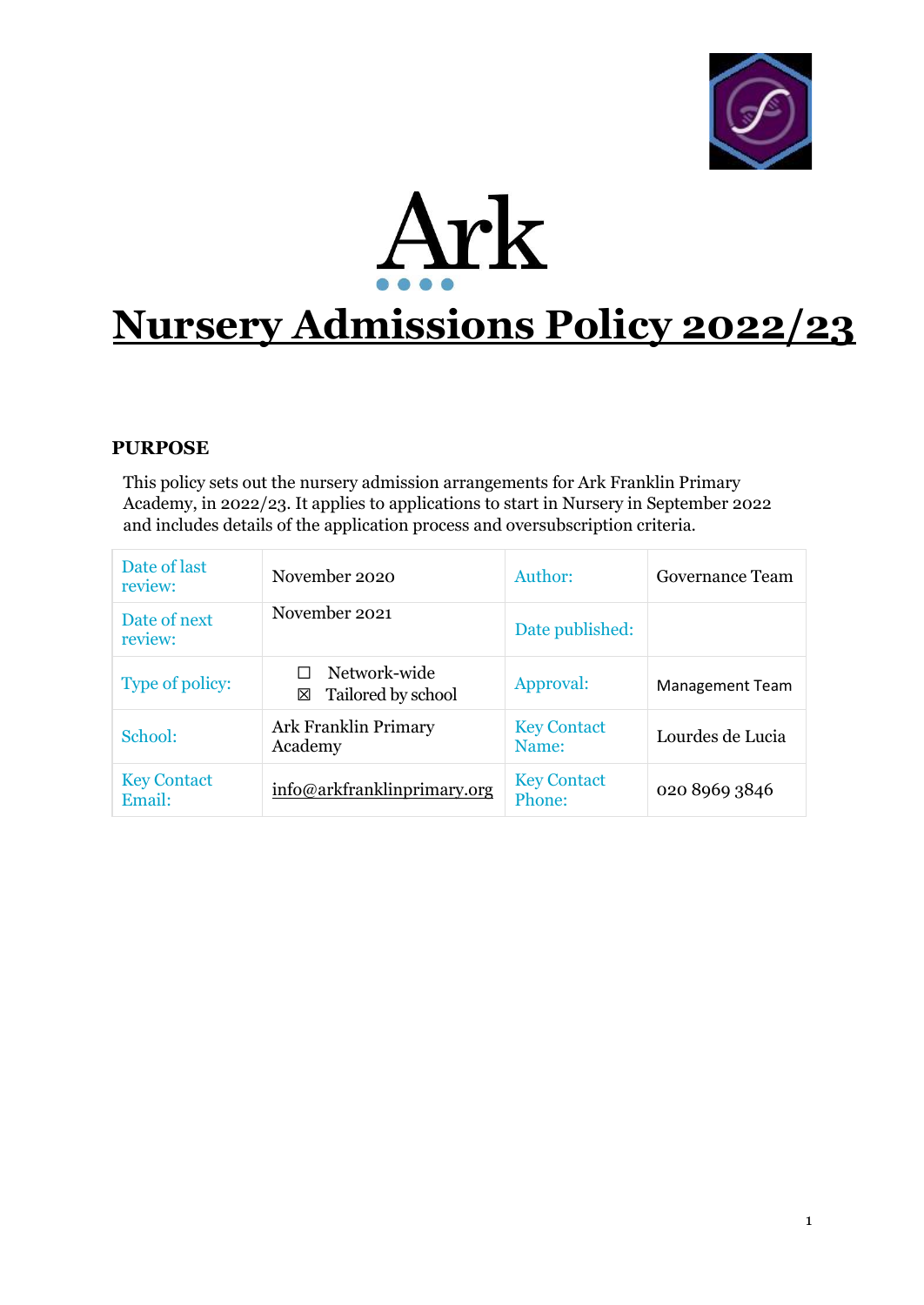#### **1. Introduction**

- i. Thank you for your interest in applying for a nursery place Ark Franklin Primary Academy, Harvist Road, Kensal Rise, London, NW6 6HJ. The aim of this policy is to provide clear guidance on nursery admission arrangements including the application process, oversubscription criteria and contact details for queries.
- ii. The admissions process for a place in the nursery is completely separate to the admissions arrangements for a place in Reception and the rest of the school. Nursery admissions are not included in the School Admissions Code 2014 and so are not subject to statutory requirements.
- iii. Parents/Carers whose child attends the nursery school and who wish to apply for a place in Reception must do so through the normal round of application, no preference or priority is given to children who currently attend the nursery. For further details on the admissions arrangements for a place in Reception see the school's admissions policy at the link below.

<http://arkfranklinprimary.org/admissions-policy>

#### **2. Application Process**

- i. Children born between 1st September 2018 and 31st August 2019 are eligible for a place in the nursery.
- ii. The school offers full time (30hrs a week) and part time (15hrs a week) places in the nursery.
- iii. Applications for a place at the nursery are submitted directly to the academy. The application form is available from the school office.
- iv. If fewer applications are received than places available, all applicants will be offered a place.
- v. If more applications are received than places available, places will be offered according to the oversubscription criteria and order detailed at section 3 of this policy.
- vi. A waiting list will be managed for any vacant places that become available throughout the year. The waiting list will be ordered according to the oversubscription criteria in this policy and re-ordered every time a new application is received. If a place becomes vacant it will be offered to the first name on the waiting list.
- vii. Parents may submit an application for a place in the nursery from the 1st September 2021 to the  $15<sup>th</sup>$  January 2022.
- viii. Parents **do not** have the right to appeal the schools' decision if their application for a place in nursery is unsuccessful